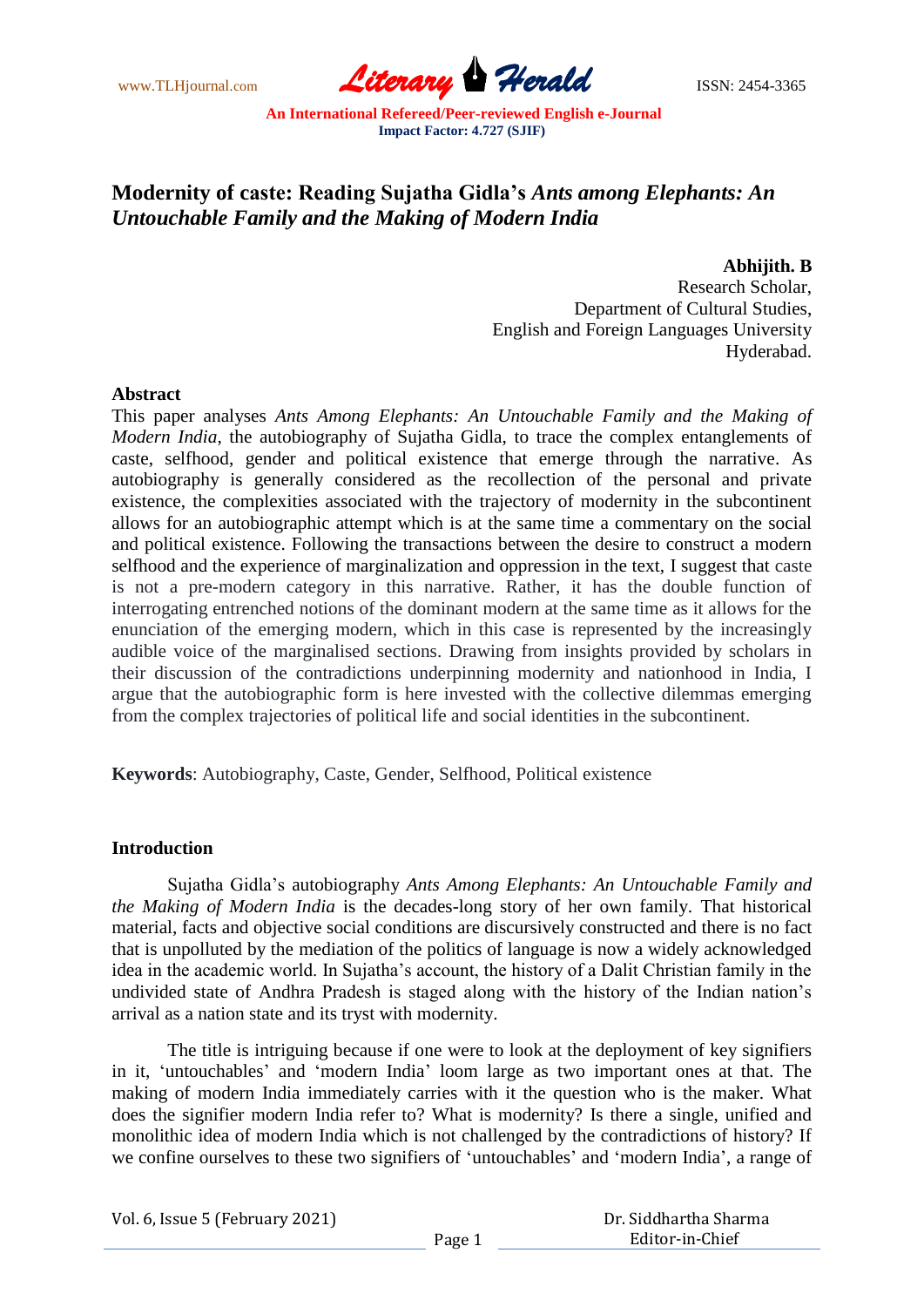www.TLHjournal.com **Literary Herald ISSN: 2454-3365** 

events of history should flash through our mind, from Dr. B.R. Ambedkar's scrupulous interventions to inscribe the values of liberty, equality, and fraternity on the political imaginary of the emerging nation to the range of struggles waged by the oppressed masses across the subcontinent for equality, life with dignity and right to knowledge and progress. The religious conversions, the round table conference, debates around communal award, the subsequent Poona Pact and finally the Indian constitution come to our mind among many other things. It is not the intention of this paper to venture into these historical trajectories. However, this general historical background is mentioned here to suggest that the idea of a modern India as mediated through the combined agency of indigenous and colonial elites along with the attendant discourse of nationalism has never been a monolithic ideological force acting from above without any contestations. There had been a range of contestation on the question of both modernity and nationalism from the highly variegated population in the subcontinent, the majority of whom were subjected to the structural deprivation of rights and resources and heinous oppression at the social level.

## **Colonial Modernity and the Subaltern experience**

Sujatha"s account begins by noting that things happened to her family occurred to her as a story worth telling only when she made friends in a new country. This note tells us more than about a diasporic existence which compels one to recognize one"s past in one"s own land as separate from the present and to attribute it with literary qualities. It rather hints about history itself. The engagement with colonial modernity as manifested in many forms including missionary Christianity had actualized an occasion for the subordinated classes, slave castes and other oppressed sections in different parts of the subcontinent to be aware of their own oppressed conditions and to fashion a selfhood and identity which can be deployed to lay claim for equality from the brutal structures of caste oppression and slavery. Sujatha"s grandparents belonged to the untouchable Mala caste in Andra. They converted to Christianity and were educated at Christian mission school. Religious conversions at various points in the history of the subcontinent had crucial social consequences for the society and the caste hierarchy in the sub-continent. While writing about the slave castes of Kerala and their engagement with missionary Christianity, Prof. T.M Yesudasan has made some fascinating points. He has introduced the term "religious ascendance", rejecting the conventional term "religious conversion". If conversion signifies a change of affiliation from one religion to the other, ascendance refers to coming into being of religion. This is a significant reformulation if we take into account the fact that the caste society with its graded inequality and distance pollution rules never allowed any possibility of a shared religiosity. Contrary to the dominant assumptions about conversion as colonially motivated and resulting only from the material deprivation, the conversion could be seen as an attempt to redefine the society and the selfhood. Such an approach recognize the agency of those who participated in the process: Prof. Yesudasan writes:

To prove that the slaves in Kerala embraced the religion offered by missionaries without careful thought or discretion, neither the missionaries nor the Hindu nationalist have enough proof in their hands. The two-directional process of religious

Vol. 6, Issue 5 (February 2021)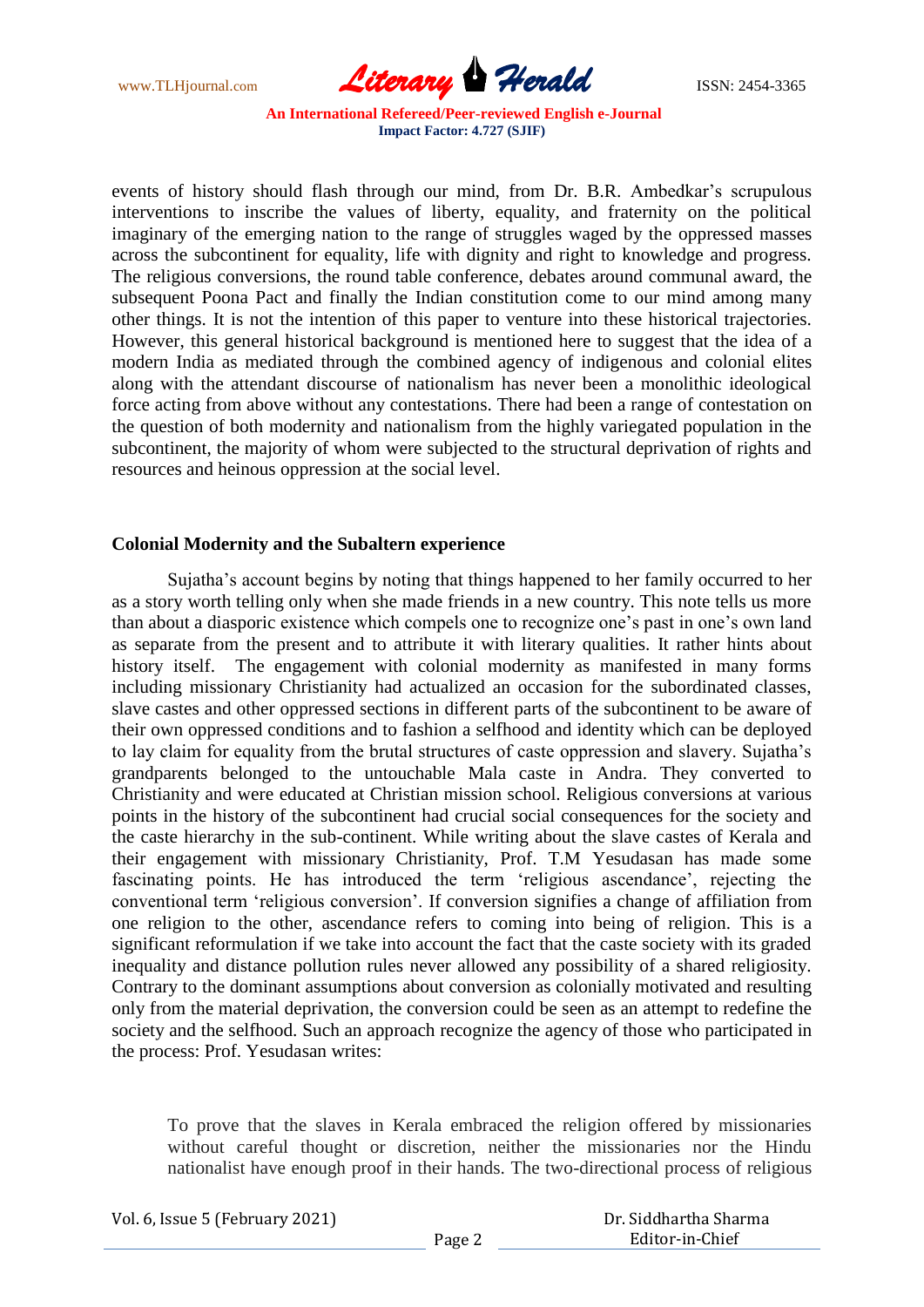www.TLHjournal.com **Literary Herald ISSN: 2454-3365** 

ascendance was actualized as much as a result of the careful selection of slaves as of the enthusiasm shown by missionaries. Religious ascendance is not a process where people follow foreign Gods like those who followed the Pied Piper of Hamelin. It is a rejection of the current religious system and welcoming of an alternative one. It is quiet natural that anti-imperial view points, analyses stressing on mode of production and Hindu nationalist views are all turning a blind eye towards the creative role slaves played in their religious ascendance. This is because "savarnas" find it difficult to believe that slaves have discretionary sense and rationality. (Yesudasan 35)

The enthusiasm for education and knowledge which permeates the lives of different generations in Sujatha"s family can be historically located in the subaltern encounter with colonial modernity and the epistemological universe such communities invented out of it. The religious experience itself is variously appropriated in this process, an instance of which is the critique of religion itself where the foundational values and textual ethos are reaffirmed in tandem with the native experiences to interrogate the forces of domination acting within the domain of religion. This turns out to be a radical act given the fact that various faith traditions have been seriously afflicted by the social gradation of caste and the religious experience is underpinned by social experiences of caste, region and gender. For instance, Sujatha notes that she was never told by her mother that they were untouchables. All she had been told was they were Christians. It is from her encounter with the "social" that she learns about her untouchable identity. Then she assumes that to be Christian meant to be untouchable. It is only when she encounters the superior Syrian Christians from Kerala in IIT Madras that she learns about the reality of caste which cuts through religious categories. The religious discourse of Indian nationalism was engineered by the caste elites across religious traditions to ensure that the political power remained within caste collectives of higher order, leaving the vast majority outside its pale. The attendant discourse of secularism insisted that oppressed majority across religions must accept the leadership of their caste superiors to enrich the ideal of a secular and modern India.

#### **Nationalism, Communism and Hierarchy of Interests**

The family story is woven around Sujatha"s uncle and the central figure in the narrative K.G.Sathyamurthy, the renowned poet and activist who came to be known as "Sivasagar. A voracious reader and committed comrade determined to change the social order through revolution, Sathyamurthy"s evolution has different phases, starting with his encounter with the Telengana armed struggle when he was at his teen. He went on to embrace the communist movement with an unflagging passion for the suffering masses. When the party finds itself split, Sathyam (As he is called in the narrative) associates with the breakaway section CPI(M). When he realises that communist parties have forsaken the cause of armed struggle and have reneged on their progressive promises, he switches to the Naxalite movement led by Charu Mamjumdar, the suppression of which by the state compels him to form a new movement, namely People"s War Group (PWG). However, Sathyam ends up realizing the caste factor within the movement and gets expelled for pointing to the same.

Here, many questions interest us. One is that of Indian nationalism and the formation of Indian nation state. The struggle against the oppressive rule of Nizam and the "upper caste"

Vol. 6, Issue 5 (February 2021)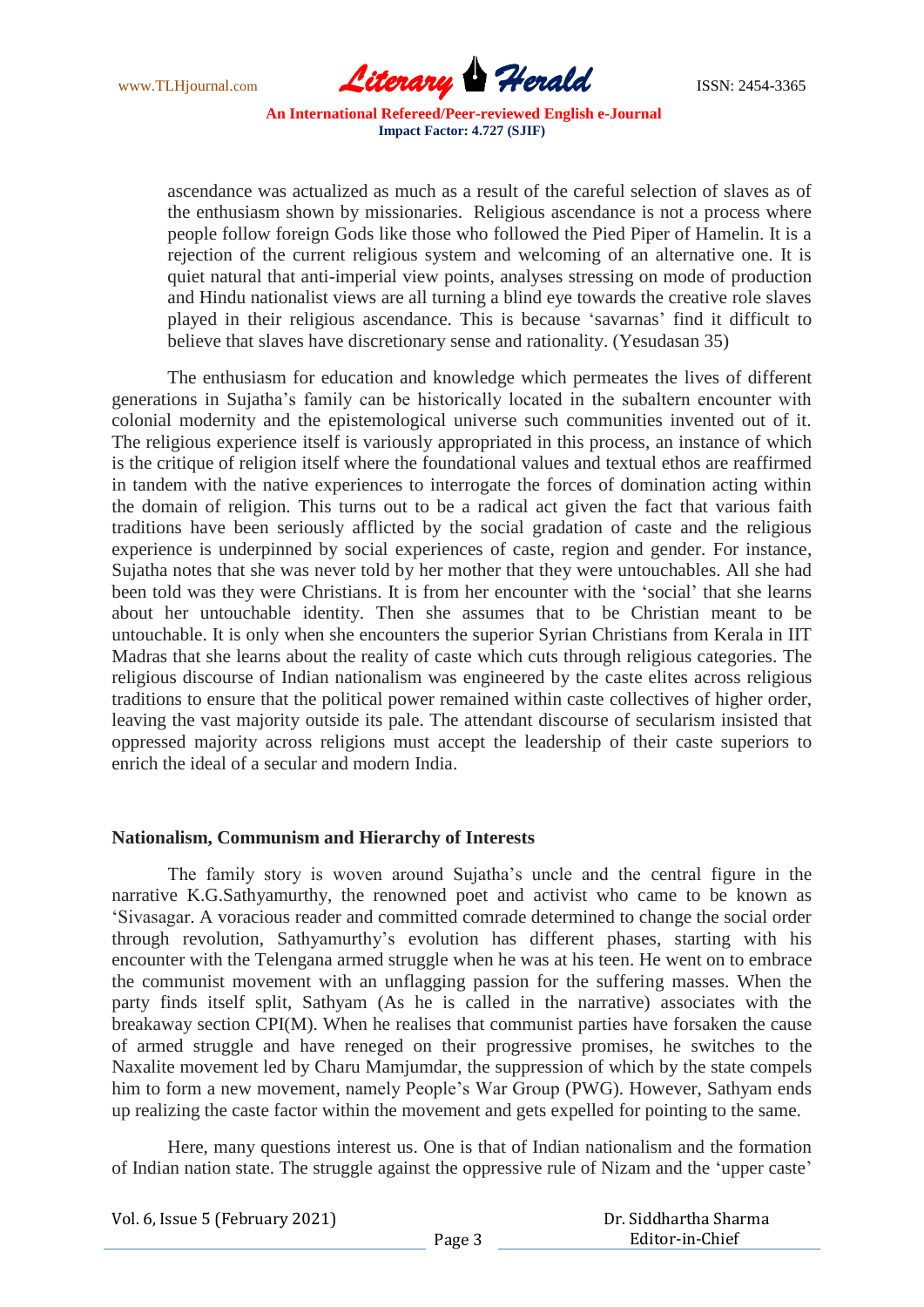www.TLHjournal.com *Literary Herald*ISSN: 2454-3365

landlords by peasant guerrillas and the backlash it suffered at the hands of Indian state immediately after the defeat of Nizam. The following passage illustrates this:

On September 13, 1948, the Indian army finally overtook a direct invasion of Hyderabad. In a shockingly short time, the Asaf Jahi Army was defeated. The Razakars surrendered. The Nizam had been deposed. The 224-year-old dynasty was no more.

There was jubilation in Telangana. Many of the peasant guerrillas came out of hiding. The feudal order had been destroyed at last. The guerrilla heroes finally put down their precious rifles and went home to celebrate, to reunite with their families.

But the Indian army did not put down its guns. It immediately turned them on the peasants.

This has been its real mission all along. The Nizam was annoying to India, but a popular uprising against landed property was intolerable.

While the operation to oust the Nizam had taken only four days, the occupation of Telangana went on for three years. Over two thousand fighters and their family members were killed. Three hundred thousand tortured. Fifty thousand arrested. Thousands more detained in concentration camps. Thousands of women were raped. Under the guns of the Indian troops, peasants were evicted. Under military and police security, the doras came back to their paraganas, and the land that peasants had seized from them was returned. The Telangana struggle was finally crushed and, but for the abolition of vetti, its gains reversed. (Gidla 140)

This points to the brutal force with which regional struggles of oppressed sections were suppressed with an iron hand by the centralised power of the post-colonial Indian political elites. The national integration has been a process which forcefully negated the egalitarian notions of nationalism active within the subcontinent and subsumed the various currents of regional struggles under the accumulated power of Indian state. G. Aloysius"s famous work *Nationalism without a Nation in India* sharply reveals this process.

Pan-Indian generalizations on culture, power, society and history of the pre-modern subcontinent are necessarily hazardous and such attempts could be faulted on numerous scores especially at a time when regional diversity is gaining recognition, both in contemporary politics and historical study. However the political unification of India and the subsequent emergence of several forms of social conflict specifically vis-à-vis this unified and centralized form of polity, have made such generalizations imperative, as a method of historical explanation. (Aloysius 41)

The celebrations of Indian independence from the British when Sathyam was in schools demonstrate for him the deep contradictions with cherished idea of Indian nation. As the celebrations gear up, he notices the difference between his dressing and others and between what is his best and what is others" best. In the fancy-dress context, a caste Hindu

Vol. 6, Issue 5 (February 2021)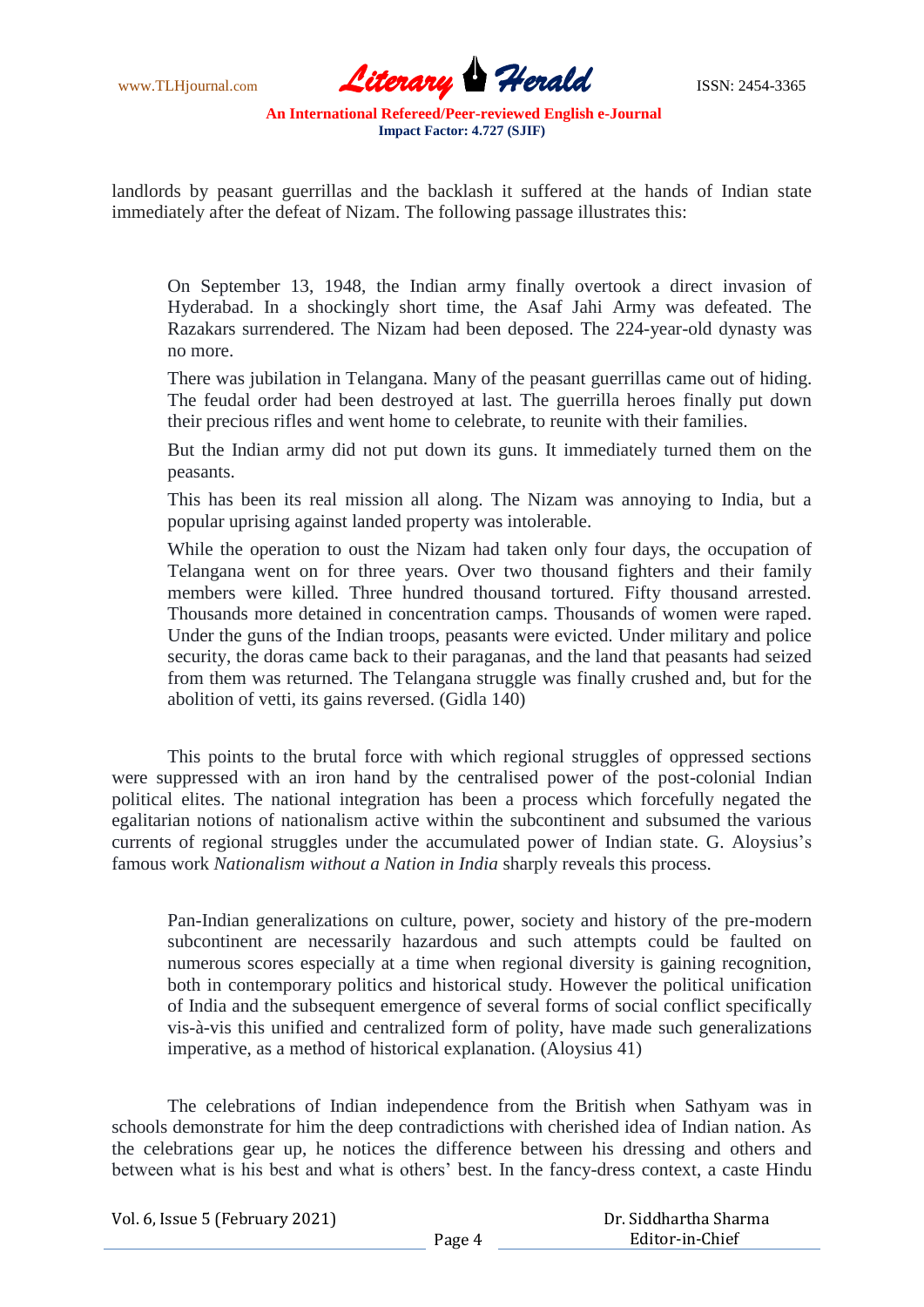www.TLHjournal.com **Literary Herald Herald** ISSN: 2454-3365

girl comes dressed up like a Lambadi-a member of an impoverished tribe in the Teluguspeaking region- and wins the first prize. "Would a real Lambadi woman get this admiration?" Sathyam asks himself as the girl receives applaud. The gross deprivation of resources for the masses, robbing the tribal population of their right to land and life and the perpetuation of graded inequality all come to hide under the garb of a unified nation where hierarchy and deprivation become tropes to celebrate 'diversity' to boost the snobbish pride of the ruling class. One of the boys in the school comes up to Sathyam and asks him: "Do you think this independence is for people like you and me?"

This is a subaltern critique of the elite nationalism that came to symbolize not the horizontal solidarity and shared nationhood of people based on equity and share in power (Aloysius 21) but a vertical deployment of citizens where share in power, resources and capital are confined to a few while depriving the majority of any avenue for proper citizenship. A parallel can be drawn with the words of C.Kesavan, the anti-caste crusader and social reformer from Kerala who belonged to the erstwhile untouchable Ezhava community. He recalls his transition from a congress nationalist to a champion for social justice in his autobiography:

The painful fact that I, being an Ezhava, am an untouchable and a wretched being struck my mind from Kollam high school and Ernakulam college which has been a fortress of caste. It was in those days that the filthy audacity and caste hatred contained in the abusive name callings such as 'Kotti', 'Chilanthi' were hurled at my body. Newspapers like *Keralamaumudi, Deshabhimani* etc. raised the rights of Ezhavas as a storm. But I was not interested in that. I found the solution for every disease in the growth of nationalism, India"s independence and Gandhi"s leadership. I found it disgusting that Ezhava leaders like C.V.Kunjuraman, N.Kumaran and C.Krishnan were waiting for the mercy of the government as the "representatives for the dignity of slaves". I longed for struggle and adventure. I thought that nothing less than adventurous courage would work with a dumb and insensitive government. Many incidents happened. Gradually I realised that I am not living in a state where social justice has any place. The knowledge that my nationalism and the nationalism of my "savarna" (upper caste) friends are incompatible to each other removed the blind spots in my thought. (Kesavan 62)

We see C.Kesavan standing closer to Sthyam. Sathyam began as congress supporter soon to realize the hollowness of its nationalism and the vested class interest of its politics. He passionately embraces communist ideals of a society without exploitation and emancipation of the labouring classes and works day and night for that. This would also enter into a zone of conflict as the conflict of interest between the aristocratic class and the toiling lot surfaced in the movement. If the often repeated slogan of the Telangana armed struggle was "Land to the Tiller", after the defeat of Nizam and the takeover by the Indian state, the prioritized slogan became a separate Telugu-speaking state of Andhra Pradesh. It goes without saying that this demand was to ultimately serve the interests of land-owning castes

Vol. 6, Issue 5 (February 2021)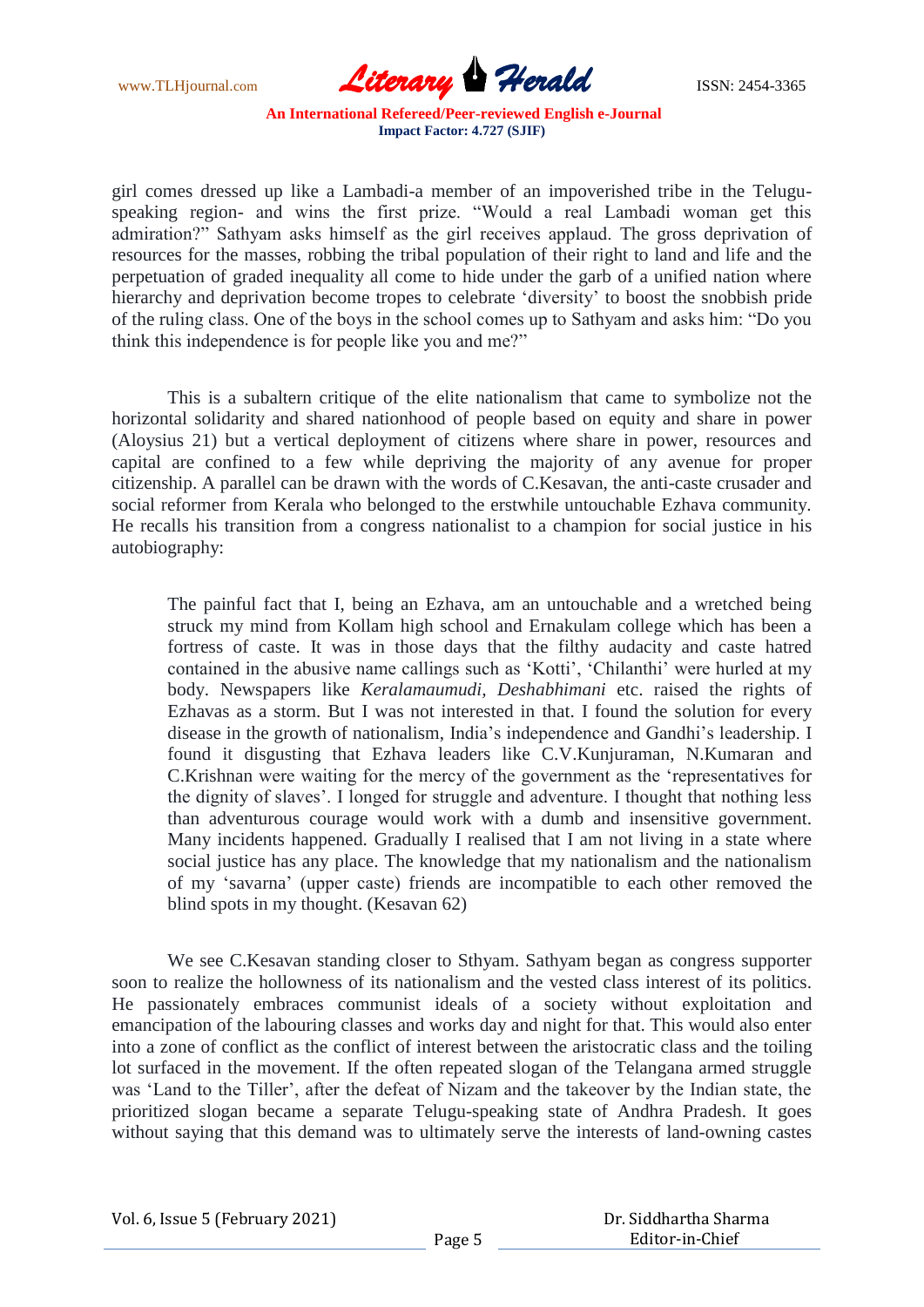

like Kamma, Reddy and Kappu who were in a position to capture the political power in a society which was now moving on to republican democracy.

It looks interesting that Sathyam interrogates the category of "people" which often features in the slogans and themes of communist party. He could see that "people" were not of the same class and social location and their interests differed on many counts. This becomes glaring when he attempts to start a theatre group for the party. The following passage shows this:

Sathyam decided to give his troup a name that would set it apart from the People"s Theatre groups sponsored by the party in other places. He no longer believed that all of the "people" were on the same side. As he saw it, two lines operated within the party, the feudal line and the proletarian line. He called his performers the Toilers Cultural Forum. (Gidla 115)

The reformulating of the 'people' into 'toilers' amounts to a critique of the class interests operating within the communist movement and its refusal to acknowledge the disparities in terms of caste. This can be seen in tandem with the reformulation of the category of "Peasant". As the "upper castes" like Kamma, Reddy and Kappu were peasant castes with large tracts of land , the dominance of their interests ensured that there was no separation of the propertied class from the propertyless in the unified notion of "people". The traditionally privileged landowning castes could now arrive as comrades and march under the title of 'peasants' movement' ensuring that their leadership in society at large remains intact. There was however the pressure from below in the communist movements across the country as we see in the case of Sathyams effort to pull the party towards the interests of labouring classes. Sathyam organizes Pakis, the most detested and manual scavenging caste in Andra, for the theatre group notwithstanding the opposition from party"s upper caste leadership. Though Sujatha records that Sathyam never emphasised on his Dalit identity nor centred the experience of caste oppression in politics, this cannot be taken as an instance of false consciousness or ideological blindness. Far from such simplistic notions about the resistance of subaltern sections, Sathyam"s struggle could be seen as the agential interventions to pull the emancipatory potentials of Marxist ideology and communist programme to the advantage of the subordinated castes in a society where the national bourgeoisie, composed majorly of caste elites singularly hogged all the benefits of modernity and, through colonial mediation. enjoyed the control over various apparatuses of knowledge including ideologies like Marxism. This can be read along with the case of communist movement in Kerala, where, though "upper caste" leaders controlled the movement at its inception, emerging mobility of lower castes resulted in them putting forth their claim, preventing a supra hegemonic structure in the realm of politics. Sathyam, at the end, embraces naxalism to be followed by his founding of People"s War Group, the most effective organisation with a prospect of armed struggle in the history of the subcontinent. The Maoist and naxalite formations, though highly critical of mainstream communist formations, have not been able to overcome the blind spots which characterised the ideologies of the latter. Moreover, this revolutionary adventurism, though footed on the sufferings of masses, could easily be appropriated by the

Vol. 6, Issue 5 (February 2021)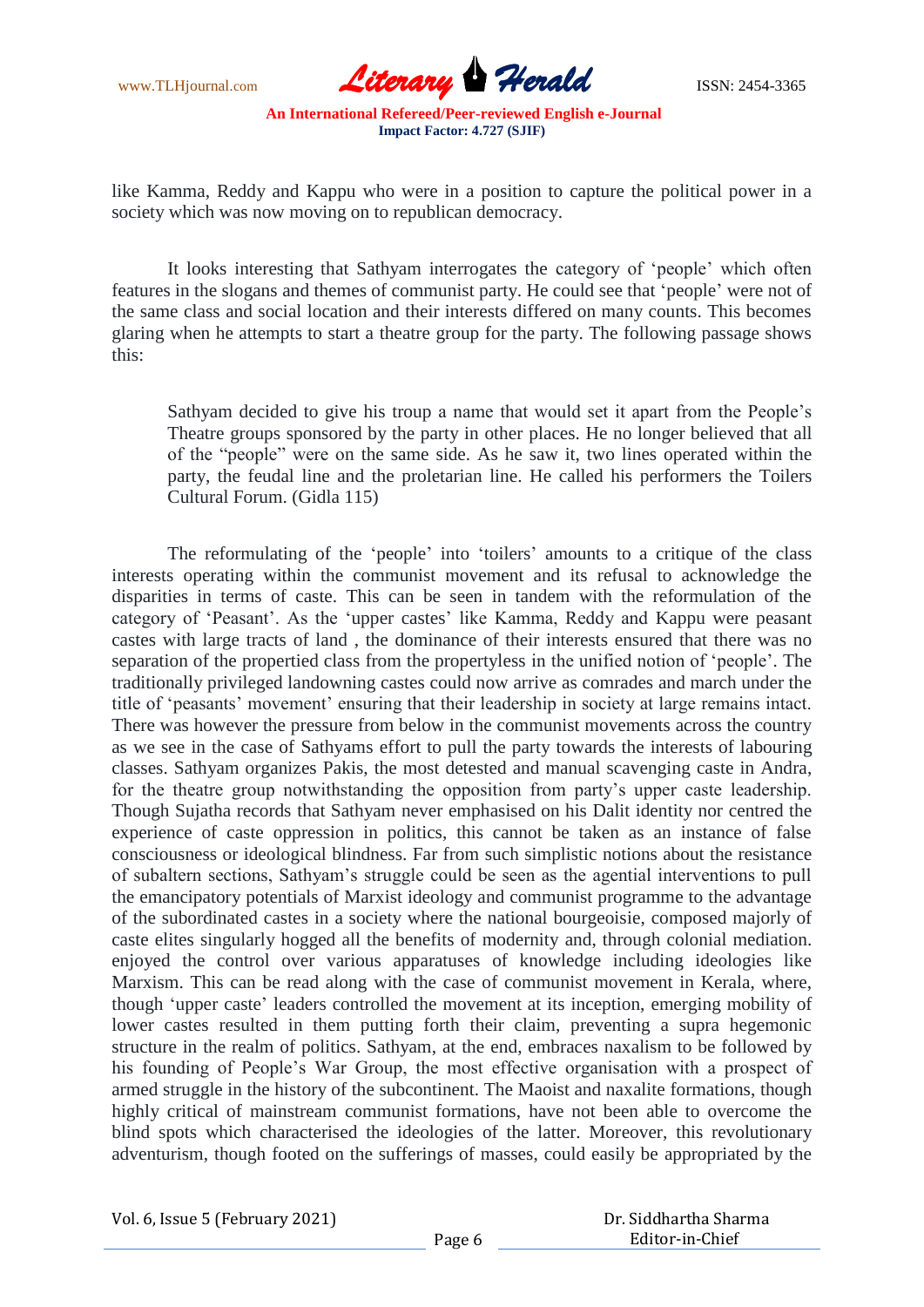www.TLHjournal.com **Literary Herald Herald** ISSN: 2454-3365

deracinated caste elites who found in it an opportunity to deal with their own castederacinated selves in the modern era. Sathyam realizes this and gets expelled from the party for calling out caste-like division of labor in the underground activities of the party.

## **Autobiographies: Caste and Language**

In his influential essay "One Step Outside Modernity: Caste, Identity Politics and Public Sphere', M.S.S Pandian has noted that in stark contrast with 'upper caste' autobiographies, autobiographies of the lower castes are generally located explicitly in caste as a relational identity (Pandian1738). The language of the lower caste autobiographies become suffused with the language of caste. It often happens that the very act of writing autobiography for a lower caste person becomes an act of talking and engaging with the issue of caste. Upper castes, on the other hand, could transcode their caste as "culture", "spirituality" and "tradition" and bar the language of caste from politics and personal narratives. In this way, caste attains a muted appearance through other means or is neatly packed in euphemisms. This enables upper castes to be at arm"s length with both modernity and tradition at once, transporting the question of caste into another time and other people. (Pandian 1740)

This insight provided by Pandian is significant in reading Sujatha"s story of her family. The struggles of her mother Manjula to raise her three children amid miseries form a significant part of the narrative. Education and the enthusiasm to learn keep manjula's spirits alive as she navigates through the hardships and encounters a casteist educational system where caste kinship controls the order of the day. At the face of ill-treatment from her own husband and mother-in-law, Manjula prefers to endure everything because she preferred social respect above other things. This idea of social respect has been central to the anit-caste struggles across the subcontinent from colonial period onwards. Social respectability has been an indispensable part of any egalitarian project in a society plagued by a hierarchy that systematically excluded the vast sections of its population from dignity of life.

Another instance in the novel which relates to a larger politics in a nuanced manner is the description of marriage festivals among Dalit communities in Andhra. The role of food as a powerful signifier in the context of caste and social hierarchy is invoked here. She notes about the feast of pork that forms an important part of the marriage festivities. The following passage is fascinating:

For days the pig would feed the whole colony. They'd make soup with its bones and curries out of its hooves and testicles. People would swear how divine it is to eat pork fry while drinking. "Chicken is nothing," they'd say.

But the affair of the pig is more than its taste. It is the circus of hunting it, the feasts of the men. It's heroic, it's romantic, it's erotic. It's a metaphor, it's rhetoric. It is deeply philosophical. But these are all mere superstructures. At the base, it's economic.

"The cheapest meat for the cheapest man on earth." (Gidla 155)

This is suggestive of the politics of food in the subcontinent where the food resources of the marginalized sections have been grabbed from them by way of the grabbing of land

| Vol. 6, Issue 5 (February 2021) |                   | Dr. Siddhartha Sharma |
|---------------------------------|-------------------|-----------------------|
|                                 | Page <sup>-</sup> | Editor-in-Chief       |